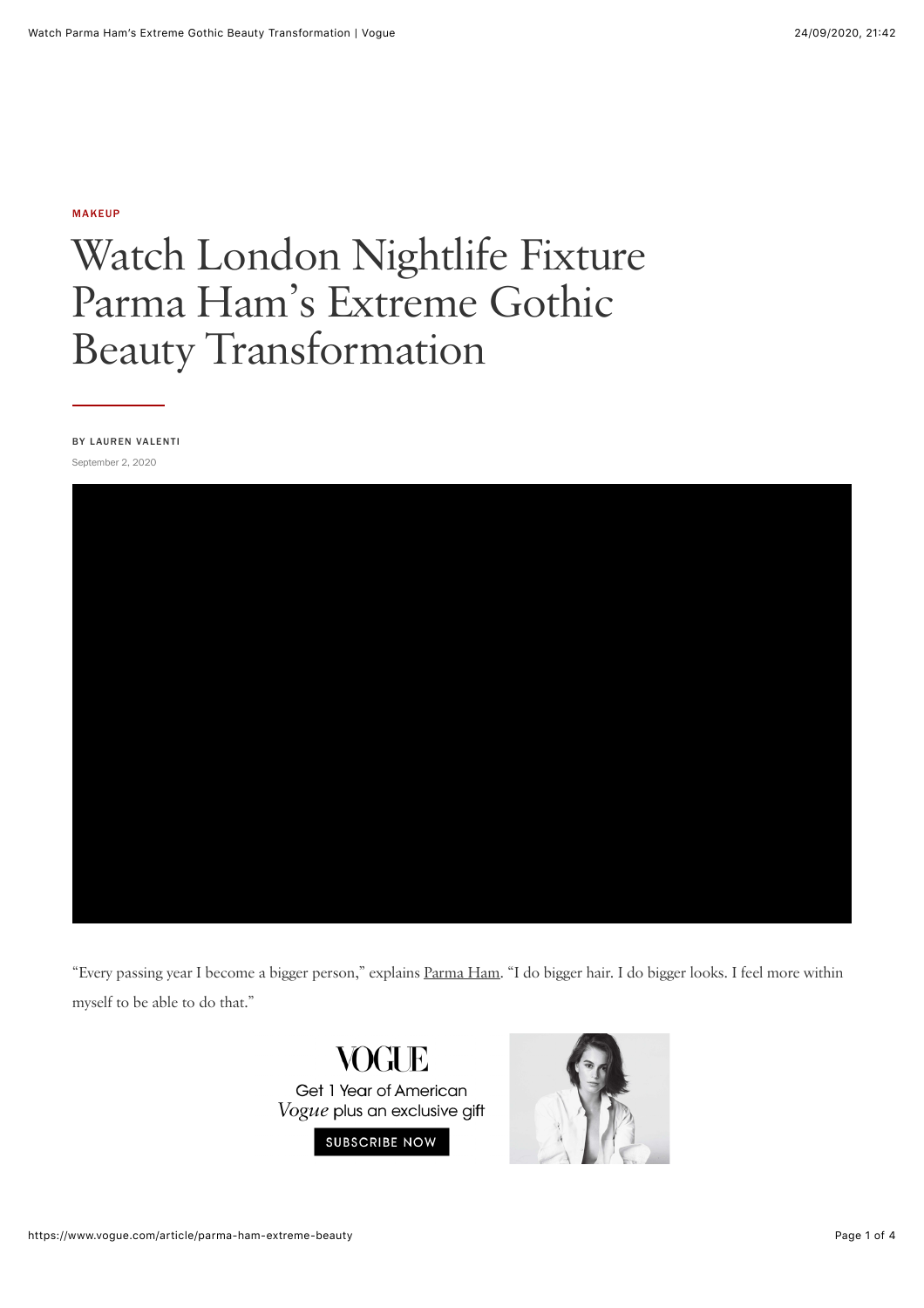Since leaving their "incredibly boring" hometown in Surrey, England, the London-based DJ, gallery curator, and nightlife fixture has galvanized the Big Smoke with their supernatural aesthetic, which combines goth, fetish, and high glamour, and has been cultivated alongside otherworldly individuals of the same kin, like their partner [Salvia](https://www.vogue.com/article/salvia-extreme-beauty-routine). "It just kind of escalated when I moved to London and I met more colorful creatures that kind of inspired me to go one step further," explains Ham of their ever-evolving look, which draws inspiration from the first wave of goth that swept the U.K. in the late '70s and early '80s. Think Bauhaus and Siouxsie Sioux—but taken to a new level of hyperbole. "I try to go further and harder with it," says Ham. "There's little creativity in copying the past, so while remaining true to the style, I experiment with new components and aim to do things I have not really seen before."

## MOST POPULAR



**CULTURE** [Ruth Bader Ginsburg and](https://www.vogue.com/article/may-every-woman-find-her-marty-ginsburg-rbg%23intcid=_vogue-right-rail_57ea1e08-b382-426b-b247-ce93de5612e9_popular4-1) Marty Ginsburg: A Love Story

### BY MICHELLE RUIZ



MAGAZINE [How to Live Longer: A Look](https://www.vogue.com/article/how-to-live-longer-longevity%23intcid=_vogue-right-rail_57ea1e08-b382-426b-b247-ce93de5612e9_popular4-1) at the Science Behind the Longevity Movement

BY JANCEE DUNN



## FASHION

BY CHRISTIAN ALLAIRE [Katie Holmes Steps Out in](https://www.vogue.com/article/katie-holmes-emilio-vitolo-jr-couple-style%23intcid=_vogue-right-rail_57ea1e08-b382-426b-b247-ce93de5612e9_popular4-1) Style With Her New Man

Before stepping into their full PVC look, Ham, who has two upcoming EPs with their band New Flesh and is working on a series of decaying sculptural canvases for a show at the Anticlone Gallery, is pulling back the blackout curtains on their signature beauty look: Ghostly veiled skin, graphic eyeliner design diffused to sooty effect, and, of course, that gravitydefying, ink-black crimped mohawk that takes no less than two hours to crinkle, tease, spray, and sculpt.

"I've never enjoyed learning and applying makeup, but the results are worth the stress," says Ham, who begins their transformation by shaving the sides of their head, then prepping the skin with a hydrating moisturizer and gripping primer that will render the final results bulletproof. "Without primer, everything slides," they note. For a flawless base, Ham dampens a makeup sponge, dips it into matte foundation, and blends it into the skin. "It creates a softer finish, with less inconsistencies, less streaks," they explain. Next up? A healthy dose of concealer to cover up "gremlin things," such as blemishes or undereye circles. Moving to their gaze, Ham traces the outline for their exaggerated eyeliner design, which